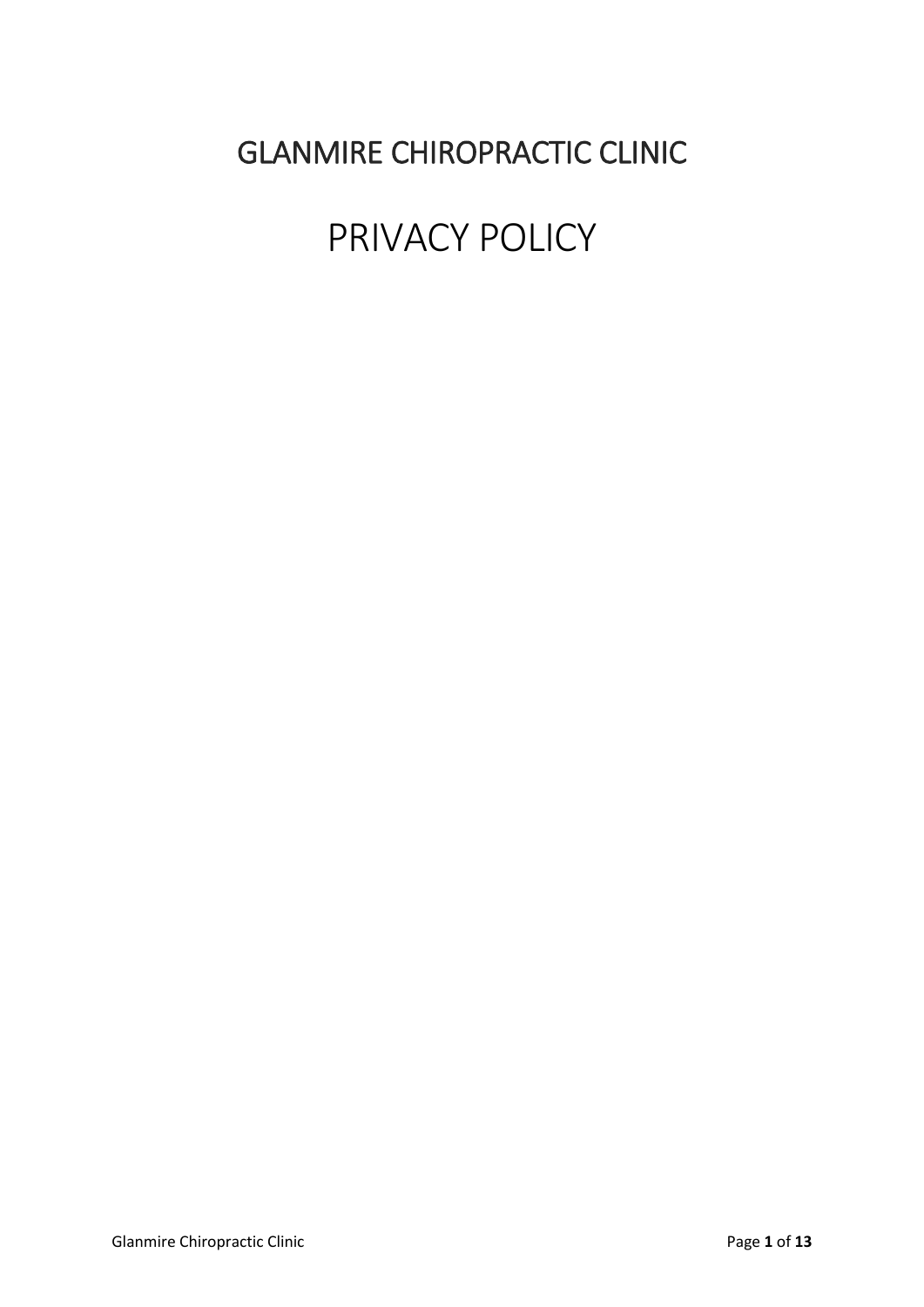# Contents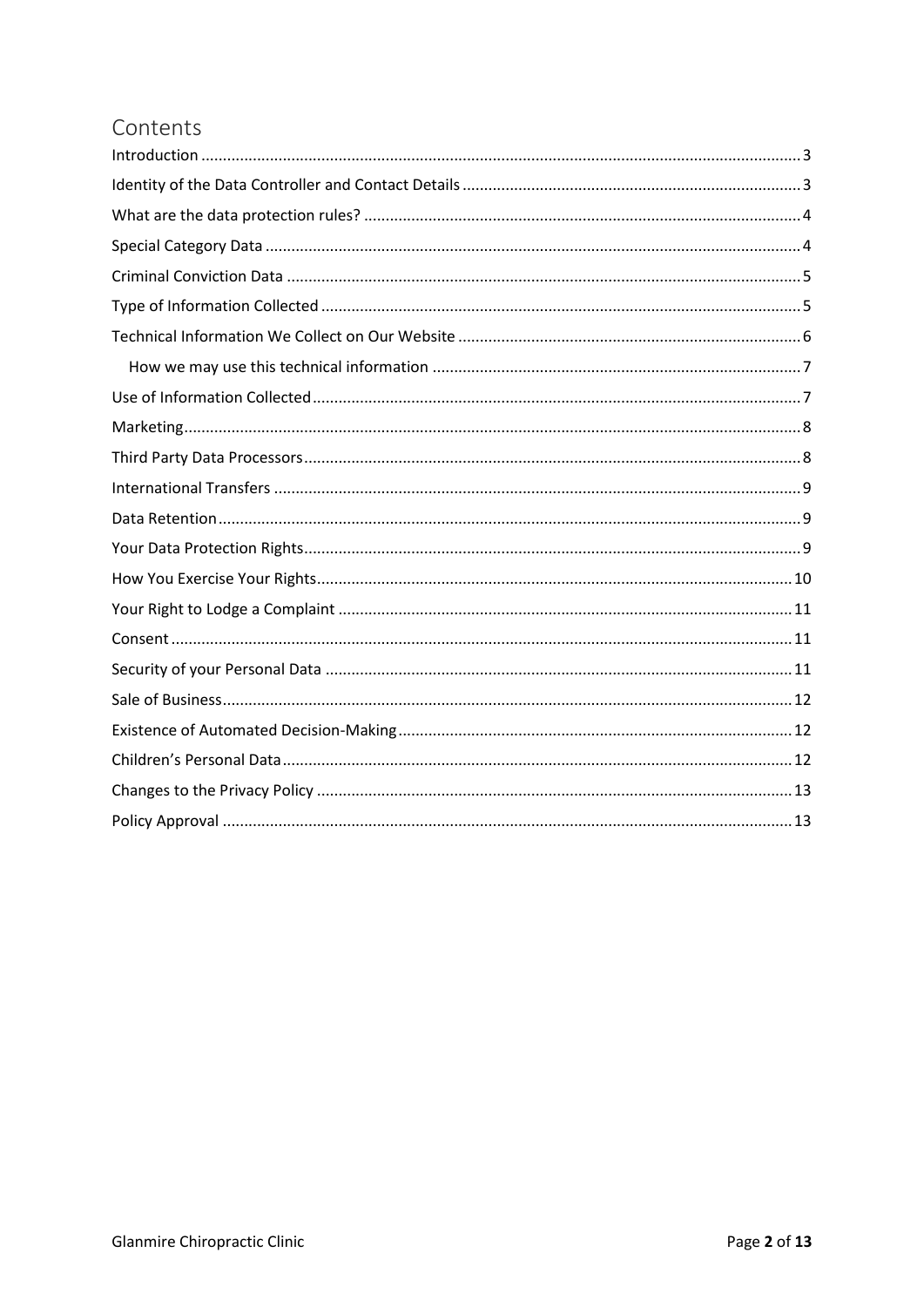#### <span id="page-2-0"></span>**Introduction**

Thank you for visiting our website ("website" includes any mobile or other applications giving you access to websites).

This Privacy Policy relates to our privacy practices and policies for our website and digital and social media as well as our customer services. It sets out what Personal Data we collect and process about you in connection with the services and functions of Glanmire Chiropractic Clinic. We will inform you of the following:

- where we obtain the data from,
- what we do with that data,
- how we comply with the data protection rules,
- who we transfer data to and
- how we deal with individuals' rights in relation to their Personal Data.

Any Personal Data is collected and processed in accordance with Irish and EU data protection laws.

All our employees and contractors are required to comply with this Privacy Policy when they process Personal Data on our behalf.

Please note that we may disclose individuals' information to trusted third parties for the purposes set out and explained in this document. We require all third parties to have appropriate technical and operational security measures in place to protect your Personal Data, in line with Irish and EU laws on data protection.

We will not disclose personal information to any third party without your consent or on one of the grounds listed herein, except in incidences where an individual is potentially at risk or where the law requires it.

We are not responsible for the content or the privacy policies for any websites that we provide external links to.

These practices may be changed, but any changes will be posted, and changes will only apply to activities and information on a going forward, not retroactive basis. You are encouraged to review the Privacy Policy periodically to make sure that you understand how any personal information you provide will be used.

We need to demonstrate accountability for our data protection obligations. This means that we must be able to show how we comply with the data protection rules, and that we have in fact complied with the rules. We do this, among other ways, by our written policies and procedures, by building data protection compliance into our systems and business rules, by internally monitoring our data protection compliance and keeping it under review, and by taking action if our employees or contractors fail to follow the rules. We also have certain obligations in relation to keeping records about our data processing.

# <span id="page-2-1"></span>Identity of the Data Controller and Contact Details

The Data Controller is Glanmire Chiropractic Clinic.

Our Data Protection Co-Ordinator can be contacted as follows:-

Telephone: **021-4824450**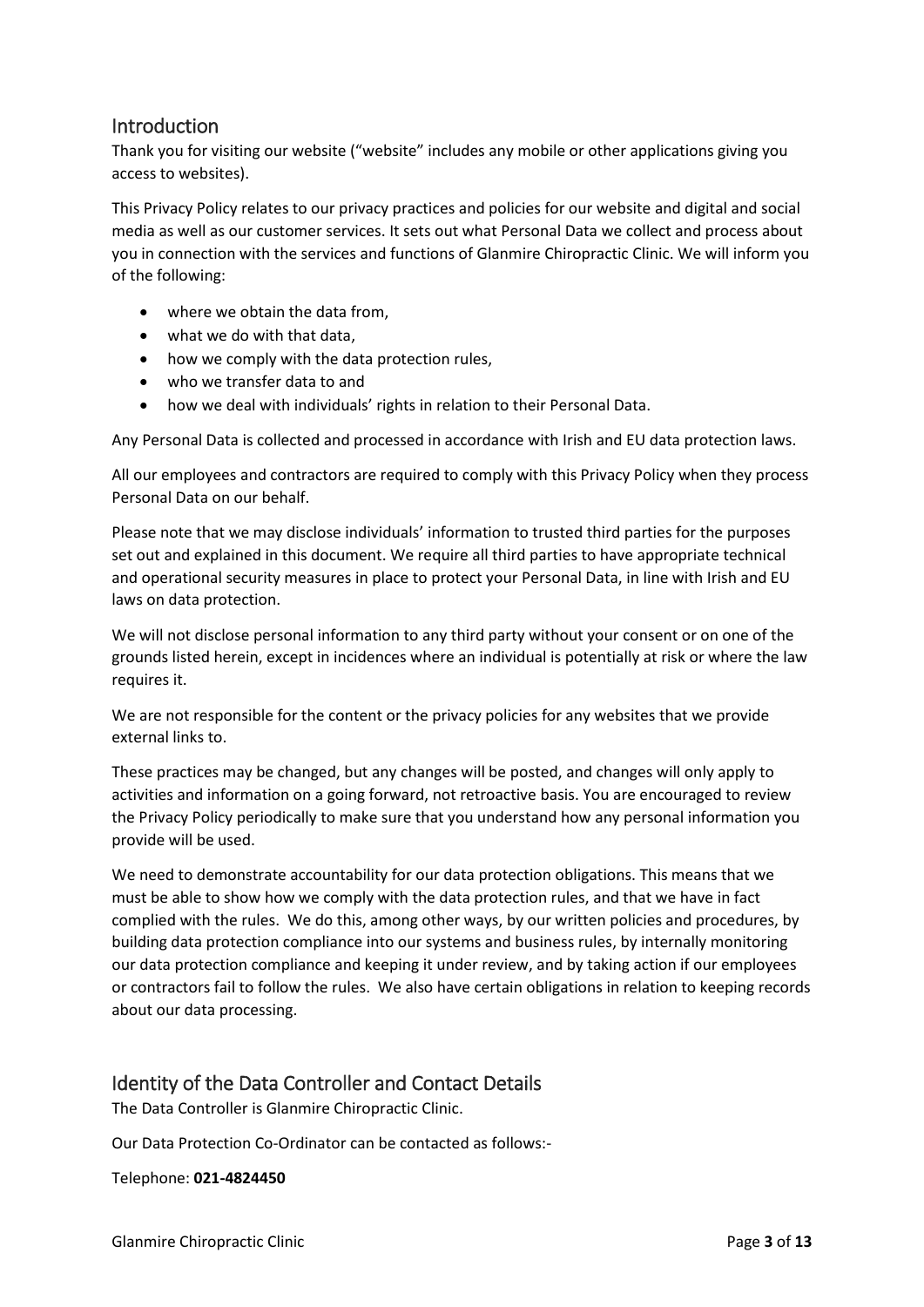#### Email: **info@wellspringchiropractic.ie**

#### Post: **Eastcliffe House, Glanmire, Co Cork.**

Data protection provides rights to individuals with regard to the use of their Personal Data by organisations, including Glanmire Chiropractic Clinic. Irish and EU laws on data protection govern all activities we engage in with regard to our collection, storage, handling, disclosure and other uses of Personal Data.

Compliance with the data protection rules is a legal obligation. In addition, our compliance with the data protection rules helps individuals to have confidence in dealing with us and helps us to maintain a positive reputation in relation to how we handle personal information.

The data protection rules that apply to us are currently contained in the Data Protection Acts 1988 and 2003 not repealed, Data Protection Act 2018, in the ePrivacy Regulations 2011 and in related legislation (together the "DPAs"), the EU General Data Protection Regulation (EU Regulation 679/2016) (the "GDPR") and in related Irish data protection legislation which gives effect to the GDPR.

"Data controllers" are the people who or organisations which determine the purposes for which, and the manner in which, any Personal Data is processed, who/which make independent decisions in relation to the Personal Data and/or who/which otherwise control that Personal Data.

For the purposes of the GDPR, Glanmire Chiropractic Clinic is the data controller with regard to the Personal Data described in this Privacy Policy.

#### <span id="page-3-0"></span>What are the data protection rules?

This Policy aims to ensure compliance with the relevant data protection laws. We aim to comply with the following:

- Lawfulness, fairness and transparency Personal data must be processed lawfully, fairly and in a transparent manner.
- Purpose Limitation. Personal data must be collected for specified, explicit and legitimate purposes and not further processed in a manner that is incompatible with those purposes.
- Data minimisation Personal Data must be adequate, relevant and limited to what is necessary in relation to purposes for which they are processed.
- Accuracy Personal data must be accurate and, where necessary, kept up to date. Inaccurate Personal Data should be corrected or deleted.
- Retention Personal data should be kept in an identifiable format for no longer than is necessary.
- Integrity and confidentiality Personal data should be kept secure.
- Accountability An important change for Data Controllers. Under the GDPR, we must not only comply with the above six general principles but we must be able to demonstrate that we comply by documenting and keeping records of all decisions.

#### <span id="page-3-1"></span>Special Category Data

At times we may be required to process special category data. You will be notified of this at the data collection point. We will only process special category data on one of the following grounds: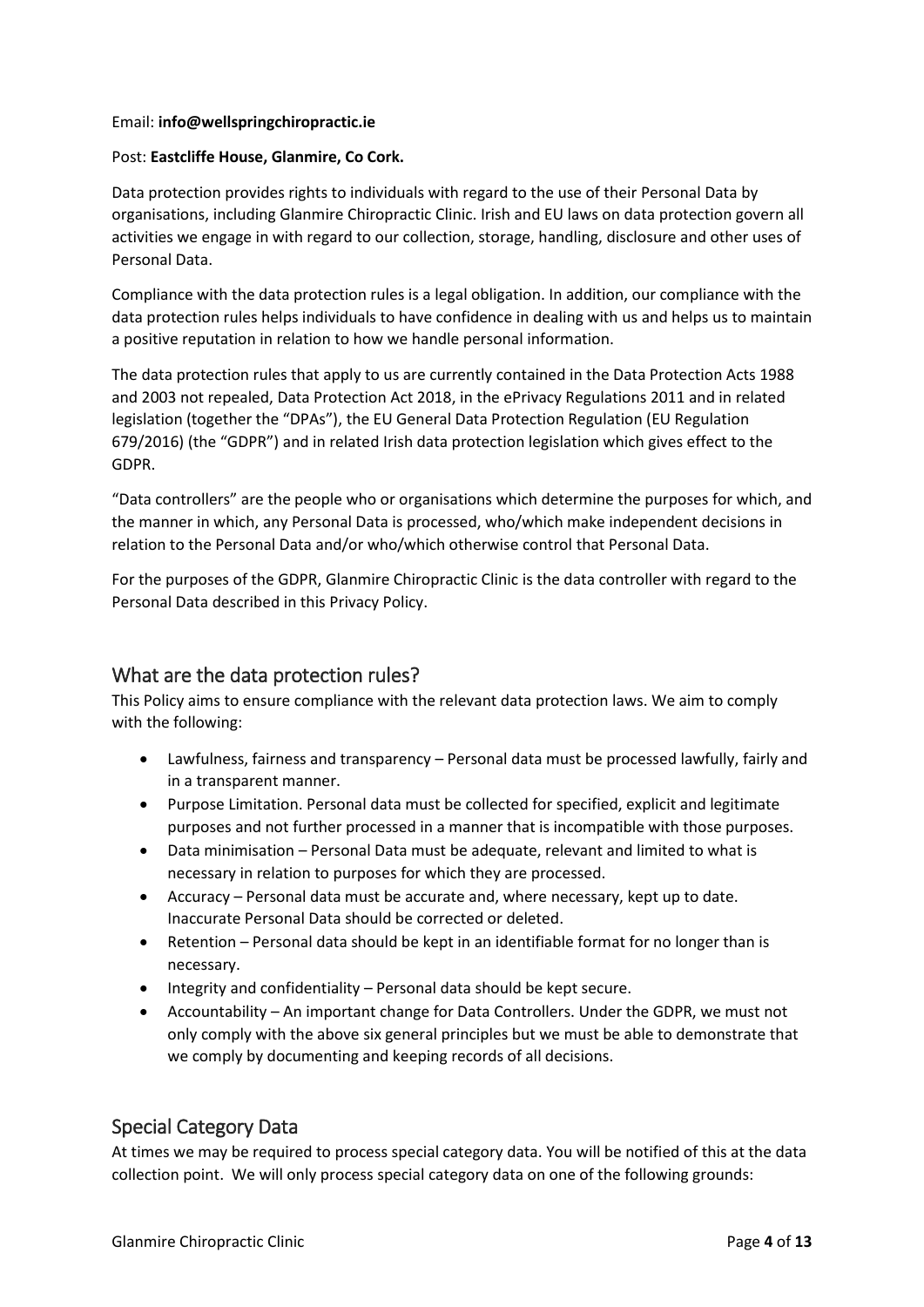- Explicit Consent The individual has given their clear and unambiguous explicit consent.
- Legal obligation related to employment The processing is necessary for the purposes of carrying out a legal obligation and exercising specific rights of the organisation or of the individual in the field of employment, social security law or for a collective agreement.
- Vital interests The processing is necessary to protect the vital interests of the individual or of another person where the Data Subject is physically or legally incapable of giving consent.
- Not-for-Profit bodies The processing is carried out in the course of the legitimate activities, with appropriate safeguards by the Not-for-Profit body and on condition that the processing only relates to members or related persons, or to former members of the body, or to persons who have regular contact with it in connection with its purposes and the Personal Data is not disclosed outside that body without consent.
- Public Information the processing relates to Personal Data which is manifestly made public by the individual.
- Legal Claims The processing is necessary for the establishment, exercise or defence of legal claims or whenever courts are acting in their judicial capacity.
- Substantial public interest The processing is necessary for reasons of substantial public interest.
- Healthcare The processing is necessary for the purposes of preventive or occupational medicine, (i.e., healthcare purposes), for the assessment of the working capacity of the employee, medical diagnosis, the provision of health or social care or treatment or the management of health or social care systems and services on the basis of EU or Irish law, or pursuant to contract with a health professional and is subject to suitable safeguards.
- Public Heath- The processing is necessary for reasons of public interest purposes and is subject to suitable safeguards.
- Archiving The processing is necessary for archiving scientific or historical research purposes or statistical purposes and based on EU or Irish law.

We may in very limited circumstances collect health data from you. We will process special category data that you provide to us related to health on the basis of healthcare as listed above.

#### <span id="page-4-0"></span>Criminal Conviction Data

We will not collect criminal conviction data from you.

#### <span id="page-4-1"></span>Type of Information Collected

We collect two types of information:

"Personal data" means any information relating to and identified or identifiable natural person. We will collect this from you when you:

- apply for a job
- accept a job
- ask about our activities
- register for our newsletter
- apply for a service
- make use of a service
- book to attend an event
- visit our website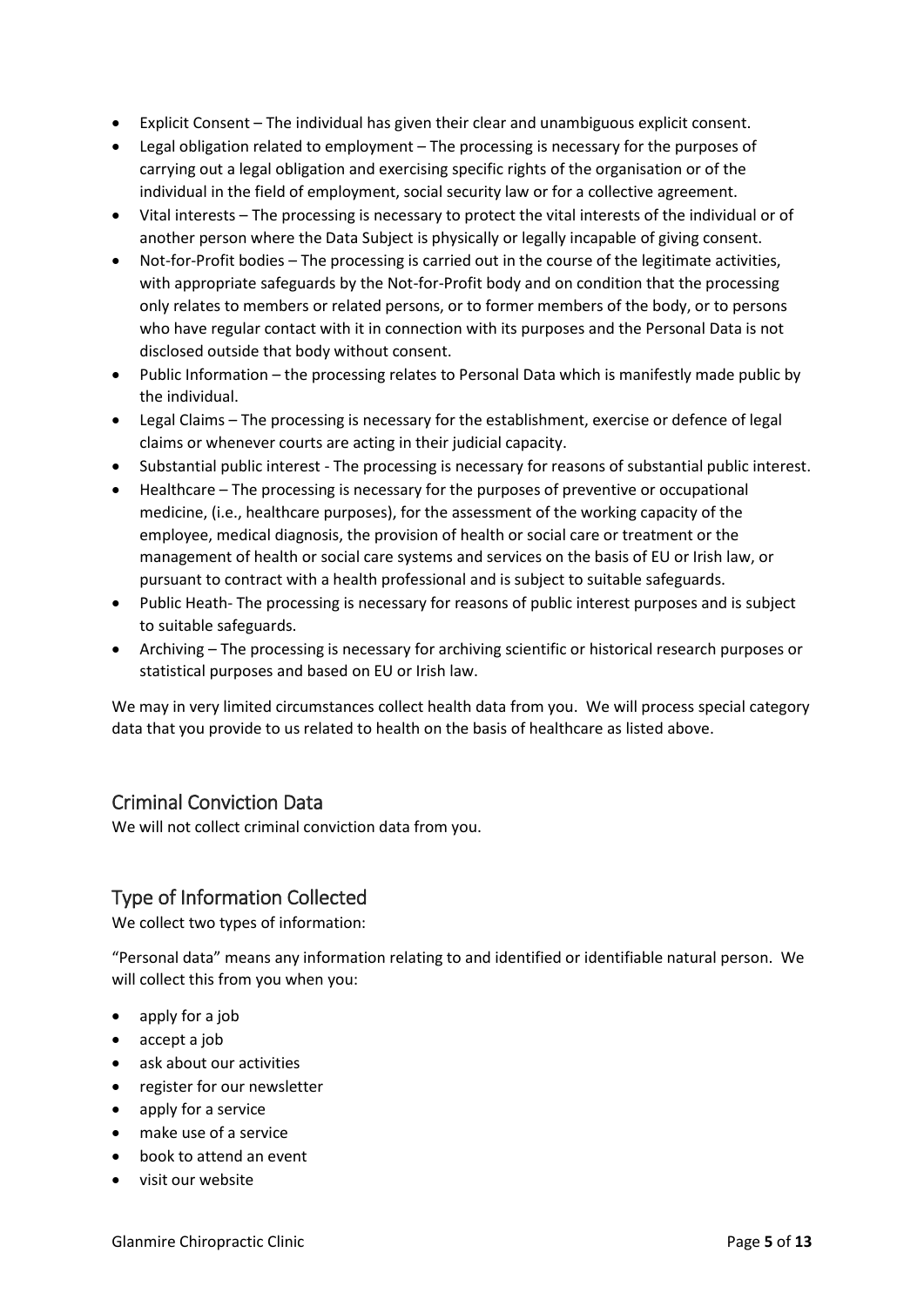- Download clinic information
- seek assistance and support, for example, by emailing us or completing an online contact form
- or otherwise give us personal information

We hold many types of data about you, including [delete and add points from the list as appropriate]:

- your IP address
- your personal details including your name, email address, address, date of birth, email address, phone numbers
- your photograph
- gender
- marital status
- medical history (limited circumstances)
- current medical condition (limited circumstances)

#### Employees:

- information included on your CV including references, education history and employment history
- bank details
- tax codes
- PPS number
- current and previous job titles, job descriptions, pay grades, pension entitlement, hours of work and other terms and conditions relating to your employment with us
- letters of concern, formal warnings and other documentation with regard to any disciplinary proceedings
- internal performance information including measurements against targets, formal warnings and related documentation with regard to capability procedures, appraisal forms
- leave records including annual leave, family leave, sickness absence etc
- training details

#### <span id="page-5-0"></span>Technical Information We Collect on Our Website

"Non-Personal Data". Like most websites, we gather statistical and other analytical information collected on an aggregate basis of all visitors to our website. This non-Personal Data comprises information that cannot be used to identify or contact you. We will collect this from you when you visit our website and accept cookies. This information includes standard information from you (such as browser type and browser language), your Internet Protocol ("IP") address, and the actions you take on our website (such as the web pages viewed and links clicked). Our use of cookies to process information is explained within this policy.

This site uses cookies to enable us to improve our service to you and to provide certain features that you may find useful.

Cookies are small text files that are transferred to your computer's hard drive through your web browser to enable us to recognise your browser and help us to track visitors to our site. A cookie contains your contact information and information to allow us to identify your computer when you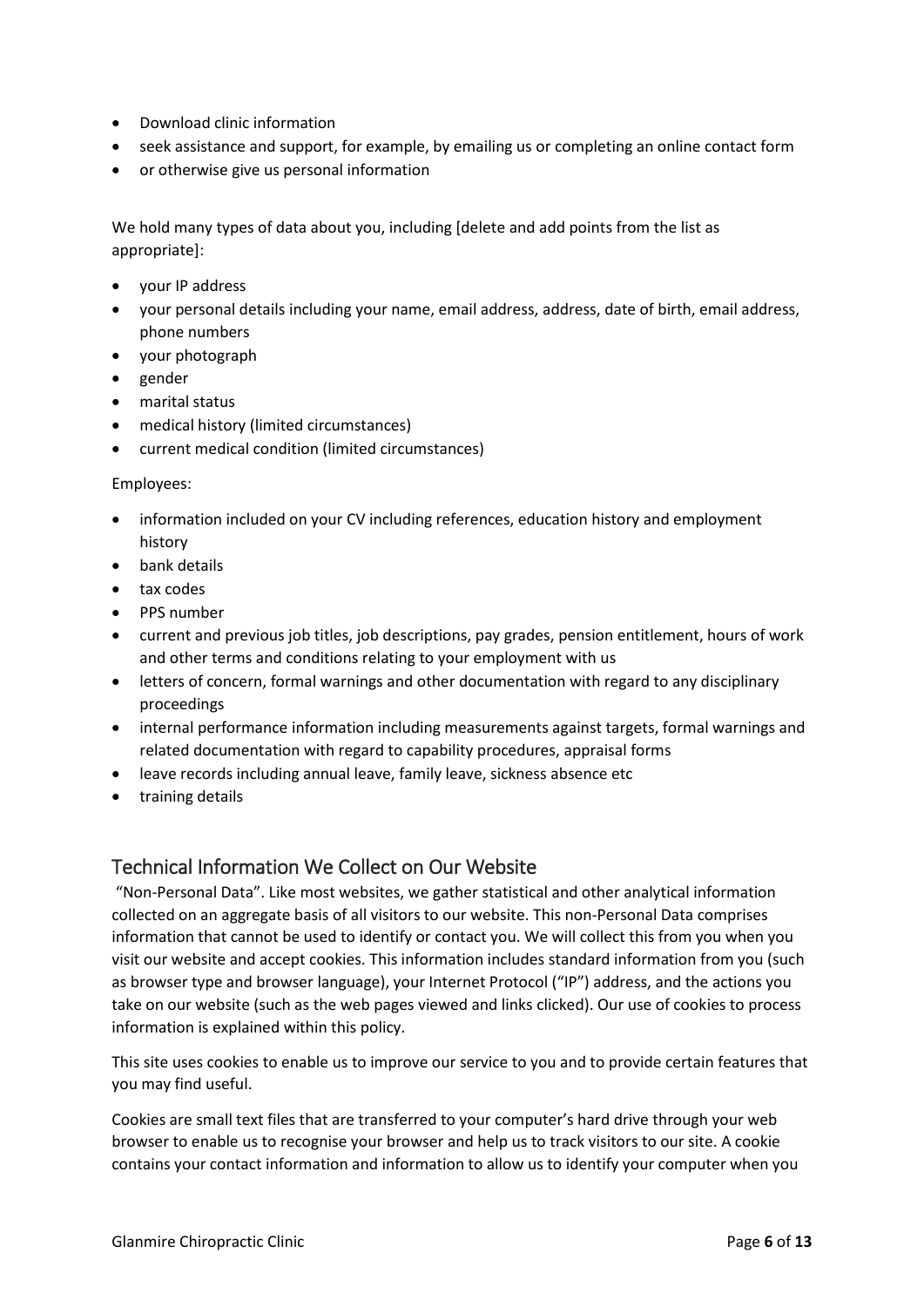travel around our site for the purpose of helping you accomplish your voucher purchase, event booking or other function. Most web browsers automatically accept cookies, but, if you wish, you can set your browser to prevent it from accepting cookies. The "help" portion of the toolbar on most browsers will tell you how to prevent your browser from accepting new cookies, how to have the browser notify you when you receive a new cookie, or how to disable cookies altogether. The cookies we use do not detect any information stored on your computers.

We use cookies to monitor customer traffic patterns and site usage to help us develop the design and layout of the websites. This software does not enable us to capture any personal information.

Certain information in relation to web usage is revealed via our internet service provider who records some of the following data. The information we receive depends upon what you do when visiting our site:

- The logical address of the server you are using.
- The date and time you access our site.
- The pages you have accessed and the documents downloaded.
- What browser you use to access the website.
- The previous Internet address from which you linked directly to our site.
- Some of the search criteria you are using

#### <span id="page-6-0"></span>How we may use this technical information

Aggregate cookie and tracking information may be shared with third parties.

The technical information is used to allow us improve the information we are supplying to our users, to find out how many people are visiting our sites and for statistical purposes.

Some of the above information is used to create summary statistics which allow us to assess the number of visitors to the different sections of our site, discover what information is most and least used, inform us on future design and layout specifications, and help us make our site more user friendly.

We will make no attempt to identify individual visitors, or to associate the technical details listed above with any individual. We will only use the technical information for statistical and other administrative purposes. You should note that technical details, which we cannot associate with any identifiable individual, are not "Personal Data" within the meaning of the GDPR.

#### <span id="page-6-1"></span>Use of Information Collected

We collect and use your information for the following purposes:

- To perform the services requested, for example, if you fill out the "How can we help you?" Web form, we will use the information provided to contact you about your request. This data processing is necessary to provide or fulfill a service requested by or for you.
- To perform marketing purposes, for example, we may use information you provide to contact you to further discuss your interest in the service and to send you information regarding the organisation such as our products, services, or events. This data processing for marketing purposes is a legitimate business interest.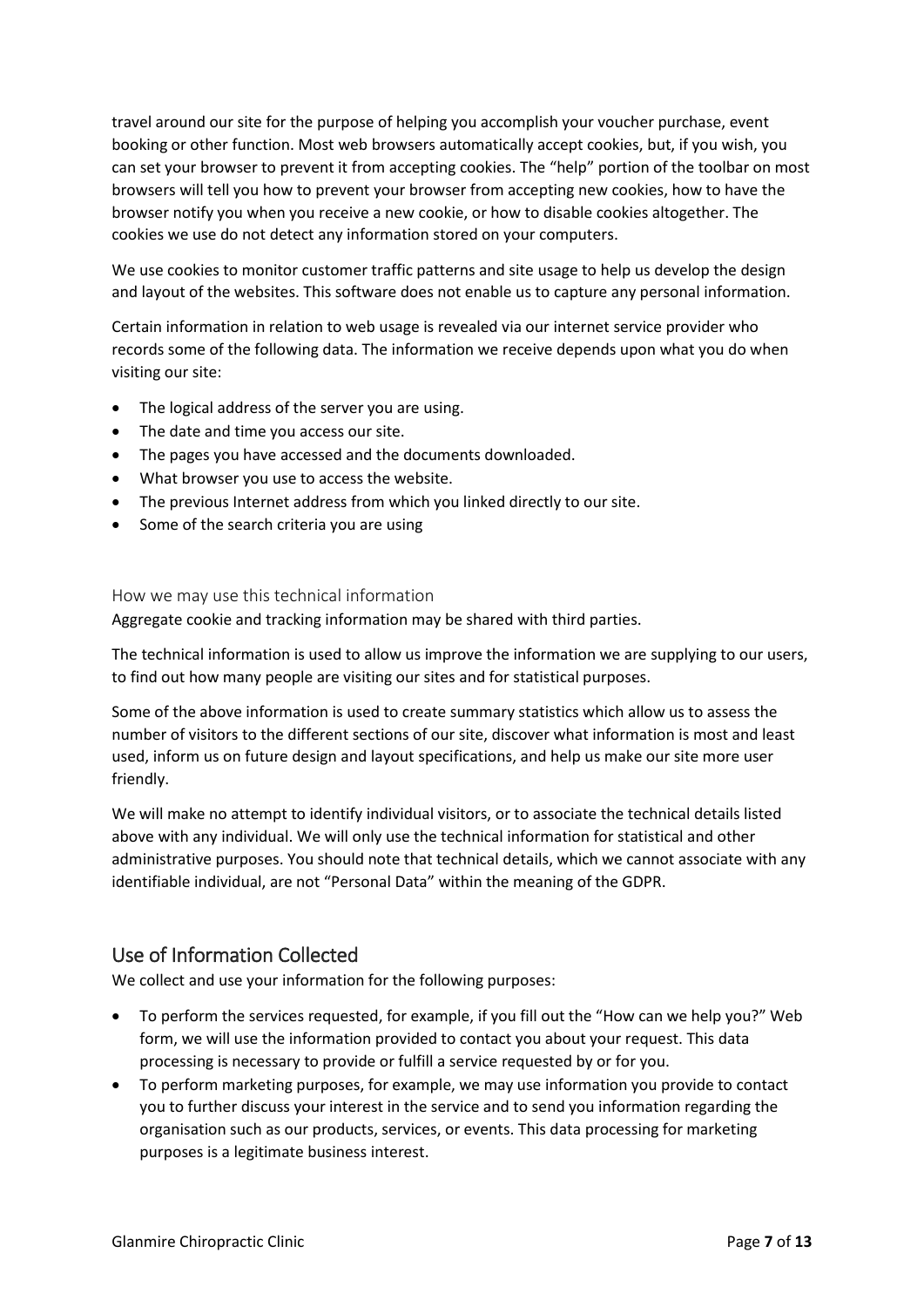- To perform marketing purposes, for example, we may use photographs and videos of events that have you in them to showcase our organisation. This data processing for marketing purposes is a legitimate business interest, however, we will obtain your consent before we take photographs or video of you to publish.
- To operate and improve our Website, for example, we may analyze and process information for the purpose of improving the customer experience. Information collected may include your browser type and language, or the city or region or country from which you accessed the Website, as well as the ways you interact with the Website, such as pages visited, time spent on pages, the number of clicks and the domain names. We may use third-party analytic providers and technologies, including cookies and similar tools, to assist. We process this information given our legitimate business interest to improve the Glanmire Chiropractic Clinic's Website and our customer's experience with it.
- For payment purposes, for example, to collect payment from you where applicable. This data processing is necessary to provide or fulfil a service requested by or for you.
- To provide you with service as a client. This data processing is done on a contract basis (fulfilling a service that you have paid for) and a legitimate business interest. It is also done with your consent in limited circumstances.

#### <span id="page-7-0"></span>Marketing

We strive to provide you with choices regarding certain Personal Data uses, particularly around marketing and advertising. At the point at which you provide us with your Personal Data you will be asked whether you wish to receive any marketing communications from us.

We may use your Personal Data to form a view on what we think you may want or need, or what may be of interest to you. This is how we decide which products, services and offers may be relevant for you (we call this marketing).

We will not share your Personal Data with any third party for marketing purposes.

You may object to direct marketing by using the contact details herein to opt-out.

#### <span id="page-7-1"></span>Third Party Data Processors

We may use trusted third parties as data processors. We require all third parties to have appropriate technical and operational security measures in place to protect your Personal Data, in line with Irish and EU laws on data protection. Any such organisation or individual will have access to personal information needed to perform these functions but may not use it for any other purpose.

Specifically, we need to have written agreements in place with all of our data processors and, before we sign each agreement, we need to have vetted and be satisfied with the processor's data security. The agreements also need to contain specific clauses that deal with data protection.

These processors may be updated from time to time and for an updated list of categories of data processors you should check this Privacy Policy periodically.

We use the following third party data processors in the course of our business:

- ChiroTouch
- Perfect Patients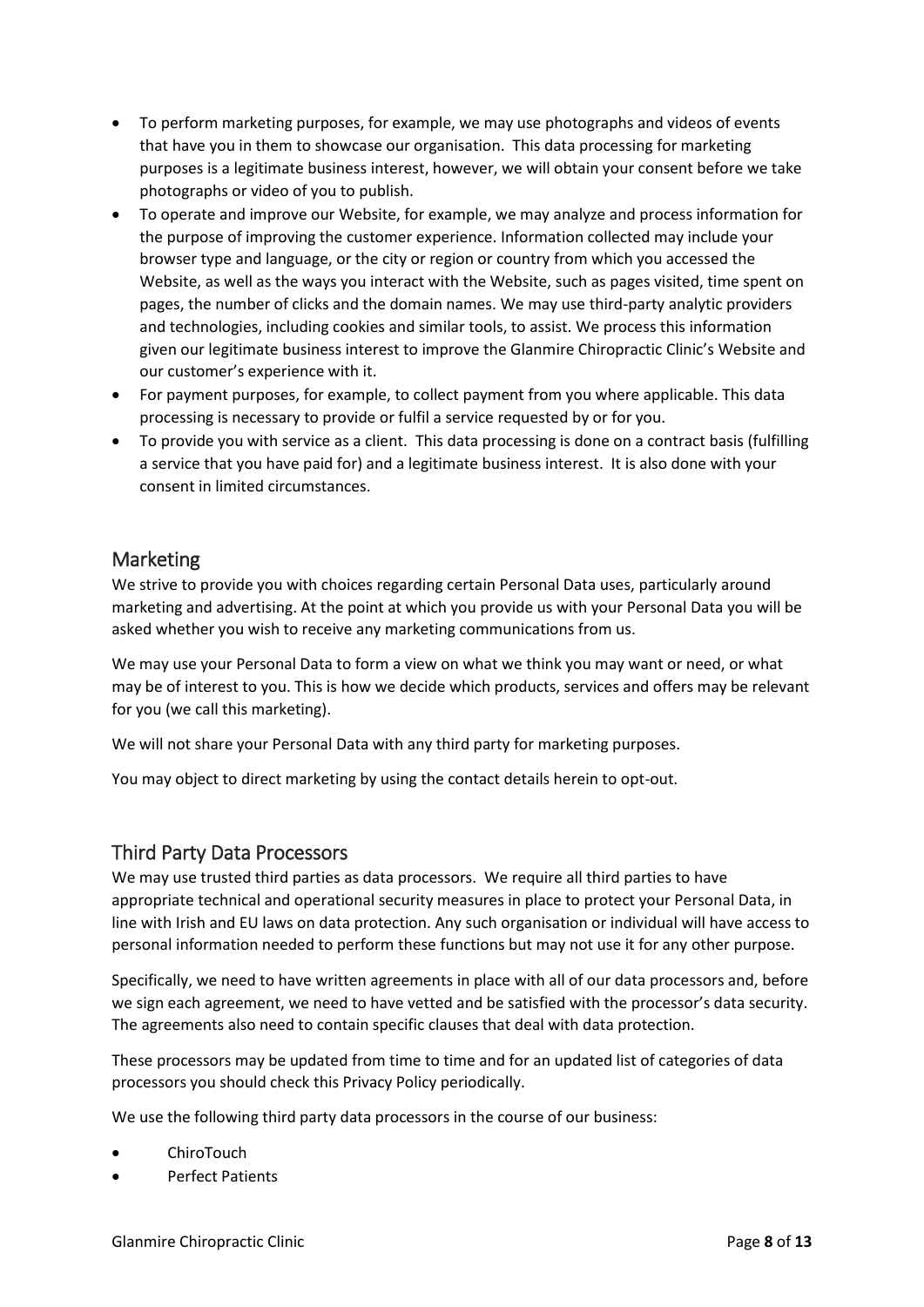- MailChimp
- PayPal
- Script
- Clickfunnel
- zapier

We may pass on your details if we are under a duty to disclose or share a Data Subject's Personal Data in order to comply with any legal obligation, or in order to enforce or apply any contract with the Data Subject or other agreements; or to protect our rights, property, or safety of our employees, customers, or others. This includes reporting information about incidents (as appropriate) to the law enforcement authorities and responding to any requirements from law enforcement authorities to provide information and/or Personal Data to them for the purposes of them detecting, investigating and/or prosecuting offences or in connection with crime sentencing.

Other than the above, we will not disclose personal information to any third party without your consent except in incidences where an individual is potentially at risk or where the law requires it.

#### <span id="page-8-0"></span>International Transfers

When we transfer your Personal Data out of the EEA, we ensure an adequate degree of protection is afforded to it by ensuring at least one of the following safeguards is implemented:

- We will only transfer your Personal Data to countries that have been deemed to provide an adequate level of protection for Personal Data by the European Commission.
- Where we use certain service providers, we may use specific contracts approved by the European Commission which give Personal Data the same protection it has in Europe.
- Where we use providers based in the US, we may transfer data to them if they are part of the Privacy Shield which requires them to provide similar protection to Personal Data shared between the Europe and the US.

Please contact us if you want further information on the specific mechanism used by us when transferring your Personal Data out of the EEA.

#### <span id="page-8-1"></span>Data Retention

We have a documented data retention schedule. We will only retain your Personal Data for as long as necessary to fulfil the purposes we collected it for and for up to seven (7) years afterwards or otherwise permitted by applicable laws. We may also retain your information during the period of time needed to complete our legitimate business operations, including for the purposes of satisfying any legal, accounting, or reporting requirements.

To determine the appropriate retention period for Personal Data, we consider the amount, nature, and sensitivity of the Personal Data, the potential risk of harm from unauthorised use or disclosure of your Personal Data, the purposes for which we process your Personal Data and whether we can achieve those purposes through other means, and the applicable legal requirements.

#### <span id="page-8-2"></span>Your Data Protection Rights

Under certain circumstances, by law you have the right to: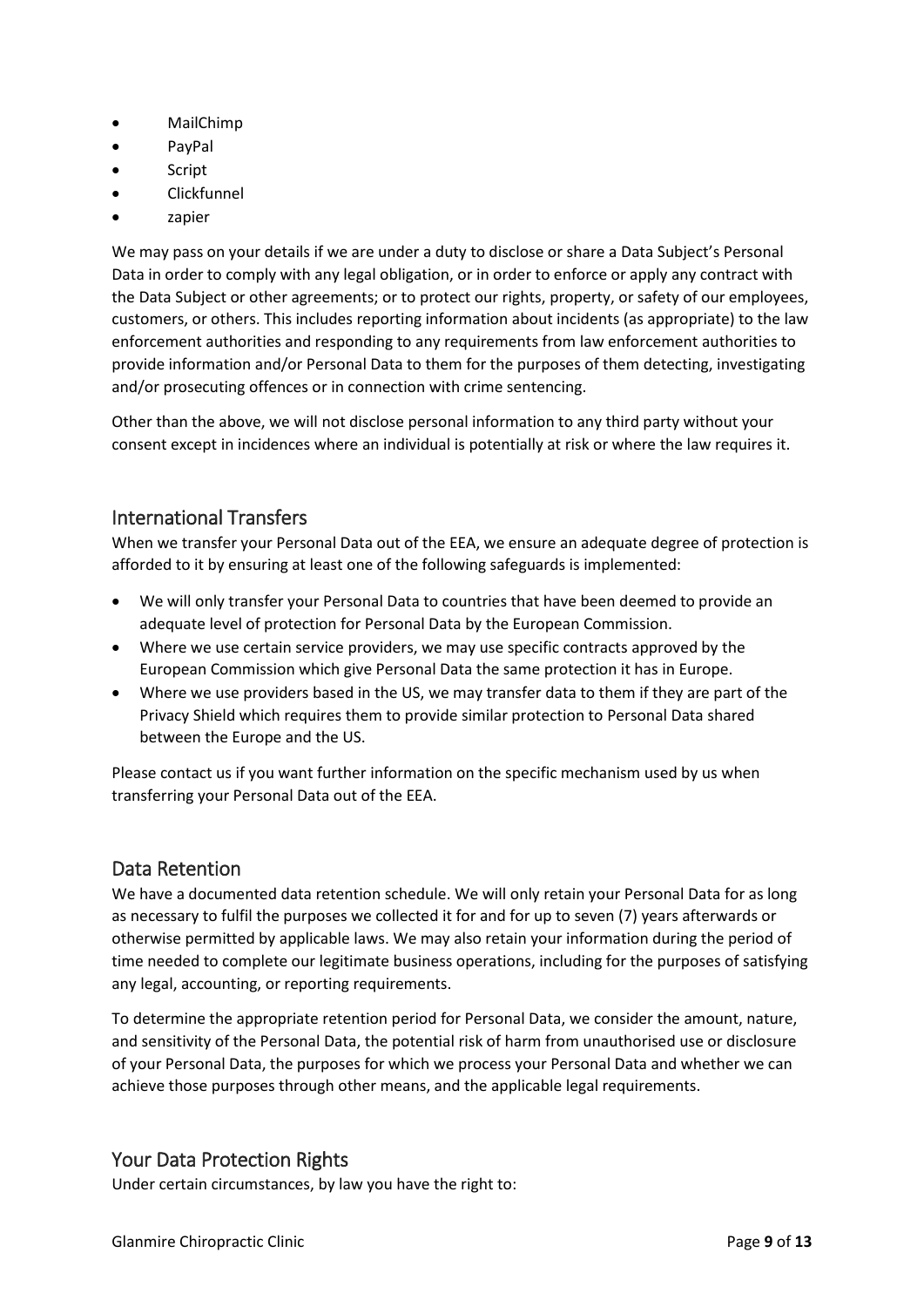- Request information about whether we hold personal information about you, and, if so, what that information is and why we are holding/using it.
- Request access to your personal information (commonly known as a "Data Subject access request"). This enables you to receive a copy of the personal information we hold about you and to check that we are lawfully processing it.
- Request correction of the personal information that we hold about you. This enables you to have any incomplete or inaccurate information we hold about you corrected.
- Request erasure of your personal information. This enables you to ask us to delete or remove personal information where there is no good reason for us continuing to process it. You also have the right to ask us to delete or remove your personal information where you have exercised your right to object to processing (see below).
- Object to processing of your personal information where we are relying on a legitimate interest (or those of a third party) and there is something about your particular situation which makes you want to object to processing on this ground. You also have the right to object where we are processing your personal information for direct marketing purposes.
- Object to automated decision-making including profiling, that is not to be subject of any automated decision-making by us using your personal information or profiling of you.
- Request the restriction of processing of your personal information. This enables you to ask us to suspend the processing of personal information about you, for example if you want us to establish its accuracy or the reason for processing it.
- Request transfer of your personal information in an electronic and structured form to you or to another party (commonly known as a right to "data portability"). This enables you to take your data from us in an electronically useable format and to be able to transfer your data to another party in an electronically useable format.

# <span id="page-9-0"></span>How You Exercise Your Rights

We have appointed a Data Protection Co-Ordinator to monitor compliance with our data protection obligations and with this policy and our related policies. If you have any questions about this policy or about our data protection compliance, please contact the Data Protection Co-Ordinator.

Data subjects must make a formal request for Personal Data we hold about them or otherwise to exercise their data protections rights whether to make an access request or otherwise by contacting our Data Protection Co-Ordinator who will respond to the request within 30 days.

We are obliged to comply with exceptions to your requests where laid out in law. Such exceptions relate to health data, disclosures that would be likely to cause serious harm to your physical or mental health or emotional condition and opinions given in confidence.

Our Data Protection Co-Ordinator can be contacted as follows:-

Telephone: **021-4824450**

Email: **info@wellspringchiropractic.ie**

Post: **Eastcliffe House, Glanmire, Co Cork.**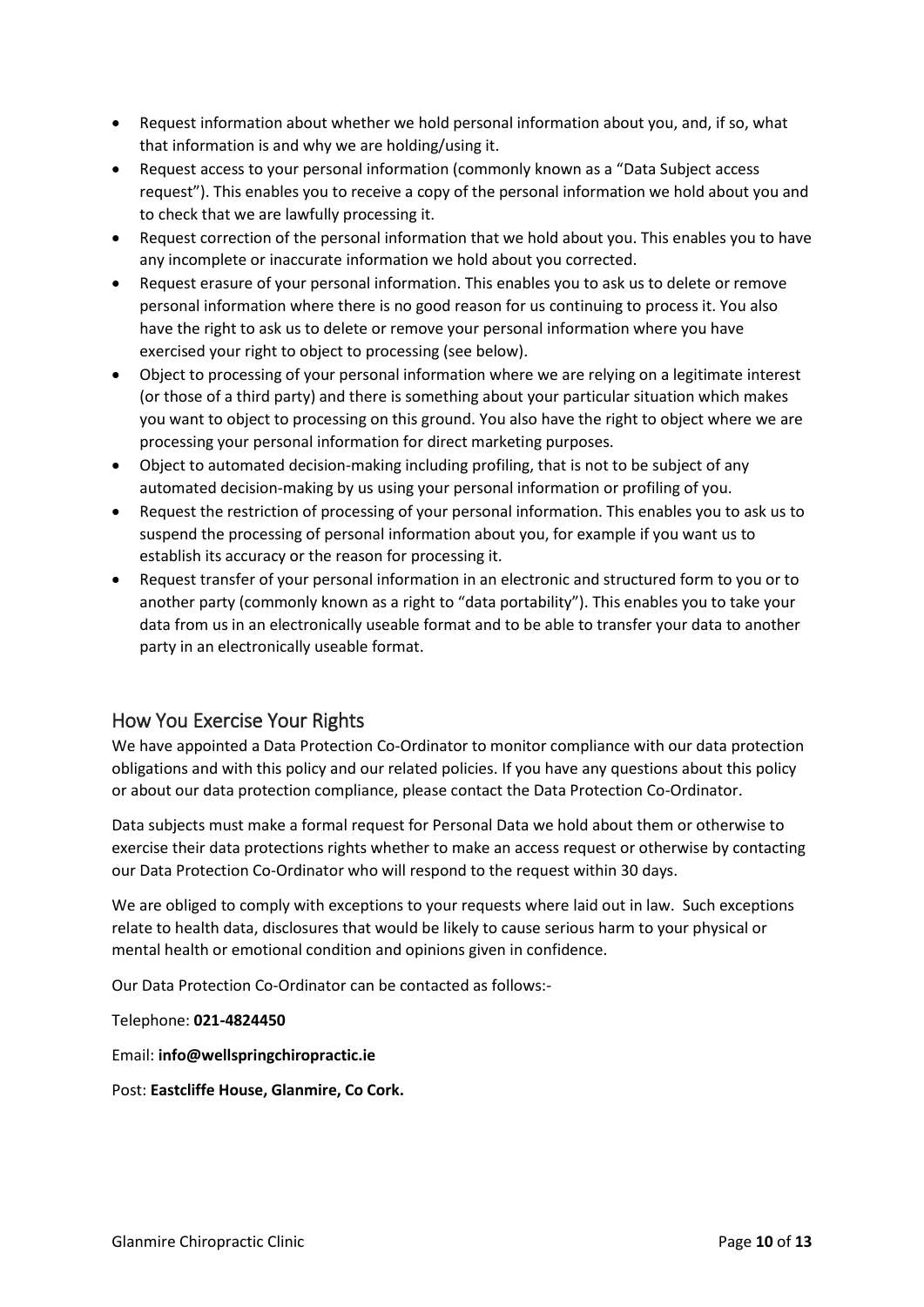#### <span id="page-10-0"></span>Your Right to Lodge a Complaint

You as the Data Subject have the right to complain at any time to a data protection supervisory authority in relation to any issues related to our processing of your Personal Data. As our organisation is located in Ireland and we conduct our data processing here, we are regulated for data protection purposes by the Irish Data Protection Commissioner.

You can contact the Data Protection Commissioner as follows:

Use their website www.dataprotection.ie

Phone: +353 57 8684800 or +353 (0)761 104 800

Email: info@dataprotection.ie

Address: Data Protection Office – Canal House, Station Road, Portarlington, Co. Laois, R32 AP23. Or 21 Fitzwilliam Square Dublin 2. D02 RD28 Ireland.

#### <span id="page-10-1"></span>Consent

By consenting, where this is the appropriate grounds, to our processing your Personal Data in line with this Privacy Policy you are giving us permission to process your Personal Data specifically for the purposes identified.

You may withdraw consent at any time by providing an unambiguous indication of your wishes by which you, by a statement or by a clear affirmative action, signify withdrawal of consent to the processing of Personal Data relating to you. If you have any queries relating to withdrawing your consent, please contact our Data Protection Co-Ordinator using the contact details set out below.

Withdrawal of consent shall be without effect to the lawfulness of processing based on consent before its withdrawal.

#### <span id="page-10-2"></span>Security of your Personal Data

We take appropriate security measures against unlawful or unauthorised processing of Personal Data, and against the accidental loss of, or damage to, Personal Data.

We have put in place procedures and technologies to maintain the security of all Personal Data from the point of collection to the point of destruction. Personal data will only be transferred to a data processor if they agree to comply with those procedures and policies, or if they put in place adequate measures himself. In addition, we have appropriate written agreements in place with all of our data processors.

We maintain data security by protecting the confidentiality, integrity and availability of the Personal Data, defined as follows:

- Confidentiality means that only people who are authorised to use the data can access it.
- Integrity means that Personal Data should be accurate and suitable for the purpose for which it is processed.
- Availability means that authorised users should be able to access the data if they need it for authorised purposes.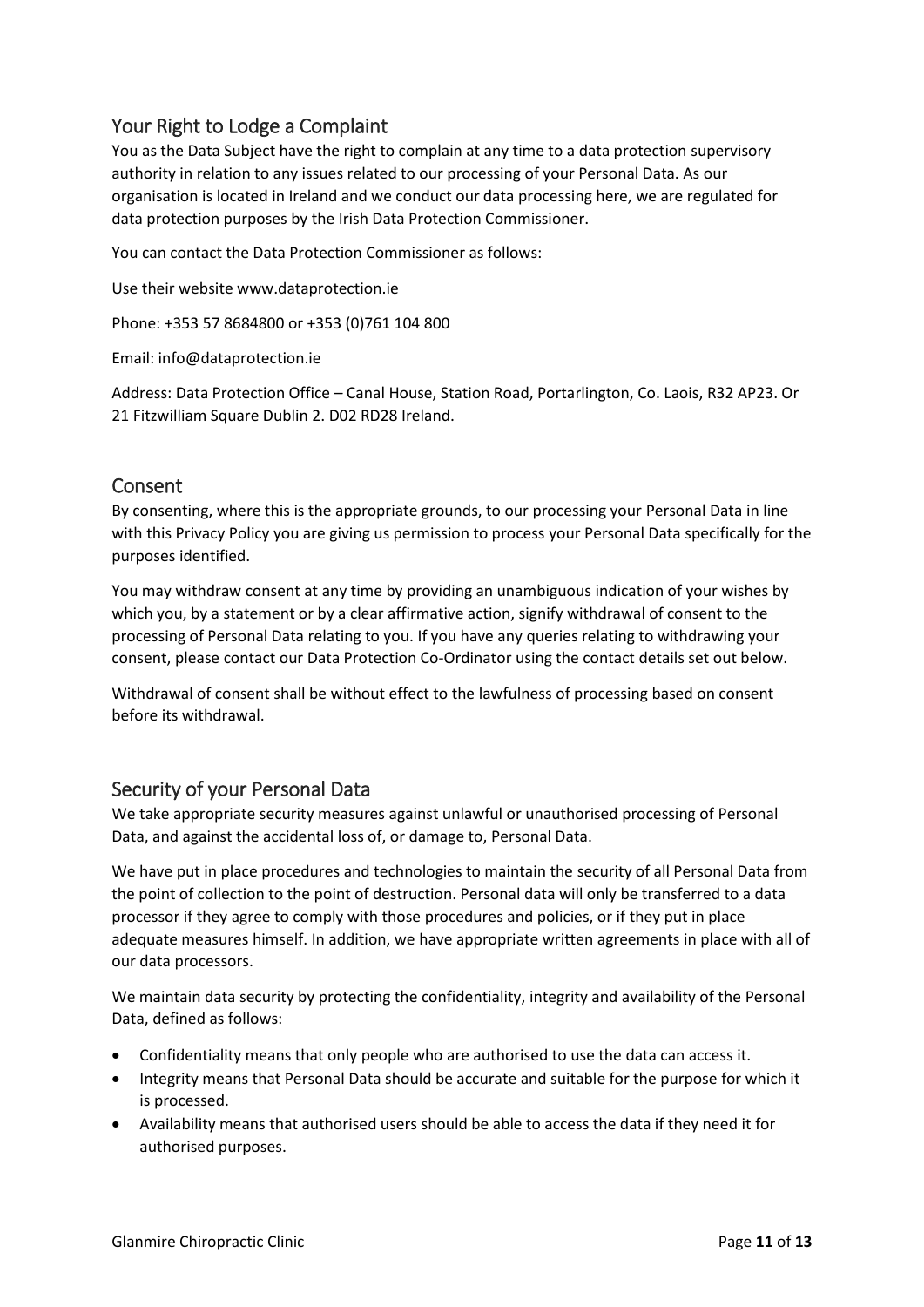We follow strict security procedures in the storage and disclosure of your Personal Data, and to protect it against accidental loss, destruction or damage. We use third party vendors and hosting partners to provide the necessary hardware, software networking, storage, and related technology required to run. The data you provide to us is protected using modern encryption, intrusion prevention, and account access techniques.

#### <span id="page-11-0"></span>Sale of Business

Situations may arise where it is necessary to transfer information (including your Personal Data) to a third party in the event of a sale, merger, liquidation, receivership or transfer of all or substantially all of the assets of our organisation provided that the third party agrees to adhere to the terms of the Privacy Policy and provided that the third party only uses your Personal Data for the purposes that you provided it to us. The Personal Data transferred will be limited to that which is absolutely necessary. You will be notified in the event of any such transfer and you will be afforded an opportunity to opt-out.

#### <span id="page-11-1"></span>Existence of Automated Decision-Making

Automated Decision Making refers to a decision which is taken solely on the basis of automated processing of your personal data. This means processing using, for example, software code or an algorithm, which does not require human intervention.

As Profiling uses automated processing, it is sometimes connected with automated decision making. Not all profiling results in automated decision making, but it can do.

This website contains an automated decision-making mechanism, which is used to determine user location. You have the right to object to the use of your Personal Data. Please submit your request through the contact details on this website in writing.

We regularly check the automated tools used to ensure that the profiling is done fairly. Specific measures such as data minimization are implemented when creating profiles. You are invited to express your point of view through the right of access described above. You can also contest the result of the automated decision by sending an email to the contact details provided in this Policy.

#### <span id="page-11-2"></span>Children's Personal Data

If you would like to make use of our services and you are not yet 18 years old, we require that an adult is present when you register. Where consent is required to process your Personal Data as a child, we will obtain that consent from the adult who is authorised to give the consent on your behalf.

You must be at least 18 years old to create an account and engage in activities and transactions on our digital and social media. By creating an account or engaging in activities or transactions on our digital and social media, you affirm that you are at least 18 years old and are fully able to enter into and comply with our regular Terms of Use and this Privacy. If we are notified or learn that a child has submitted Personal Data to us through our digital or social media, we will delete such Personal Data.